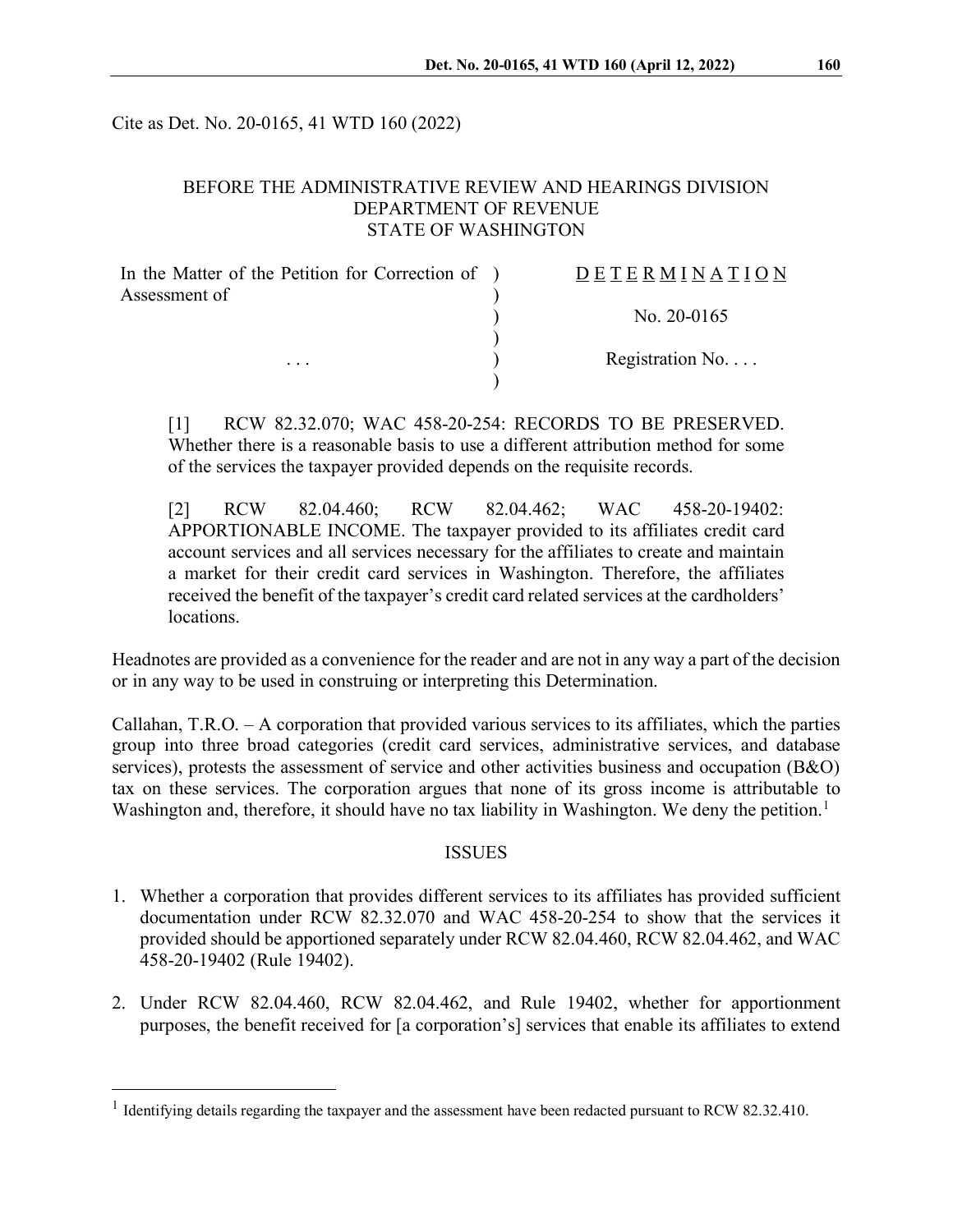credit is the location of the corporation's affiliates or where [the affiliates] extend [credit to their customers].

# FINDINGS OF FACT

. . . (Taxpayer) is a corporation based [out of state] that provides services to affiliated entities. Taxpayer does not have property or employees in Washington State.

The Department's Audit Division (Audit) examined Taxpayer's records for the period of . . . (Audit Period). During [the Audit Period], Taxpayer and its affiliates, [Affiliate A] and [Affiliate B] (Affiliates), entered into service agreements (Service Agreements) where Taxpayer provided three broad categories of services to Affiliates: credit card account services, administrative services, and database services. . . . Affiliates are headquartered outside of Washington State. . . .

On August 15, 2016, Audit issued an assessment (Assessment) against Taxpayer for the Audit Period for \$. . . . The Assessment consists of service and other activities B&O tax of \$. . . , a delinquent penalty of  $\$\dots$ , interest of  $\$\dots$ , and a five percent assessment penalty of  $\$\dots$ .

Taxpayer did not pay the Assessment. On September 13, 2016, Taxpayer petitioned for correction of the Assessment under WAC 458-20-100. At issue is whether Taxpayer's apportionable income from providing services to Affiliates is attributable to Washington State.

Taxpayer did not provide the Service Agreements to the Department, but did allow Audit to review them during its review. Taxpayer provided Appendix A and Appendix A-1 to the Service Agreements on review, which provide some description of the services it provides the Affiliates. Under the Service Agreements, Taxpayer charged Affiliates a flat monthly fee for each credit card statement Taxpayer issued to Affiliates' customers (Cardholders) on behalf of Affiliates. The monthly flat fees Affiliates paid to Taxpayer encompassed payment for all of the services Taxpayer provided its Affiliates. . . .

Based on the information provided by Taxpayer, it appears that Taxpayer provided the majority of the services necessary for the Affiliates to operate their businesses. As explained above, Taxpayer grouped these services as follows in Appendix A and Appendix A-1:

1) *Credit Card Account Services:*

The credit card account services Taxpayer provided included the following services:

- New Account Processing: receiving and processing Cardholders' applications via mail, fax, or electronic media. Including approving credit scoring and denying credit card applications.
- Application Development: managing and maintaining applications processing and product enhancements.
- Customer Service: processing all customer inquiries, responding to billing inquiries, account disputes and adjustments, and billing error resolution.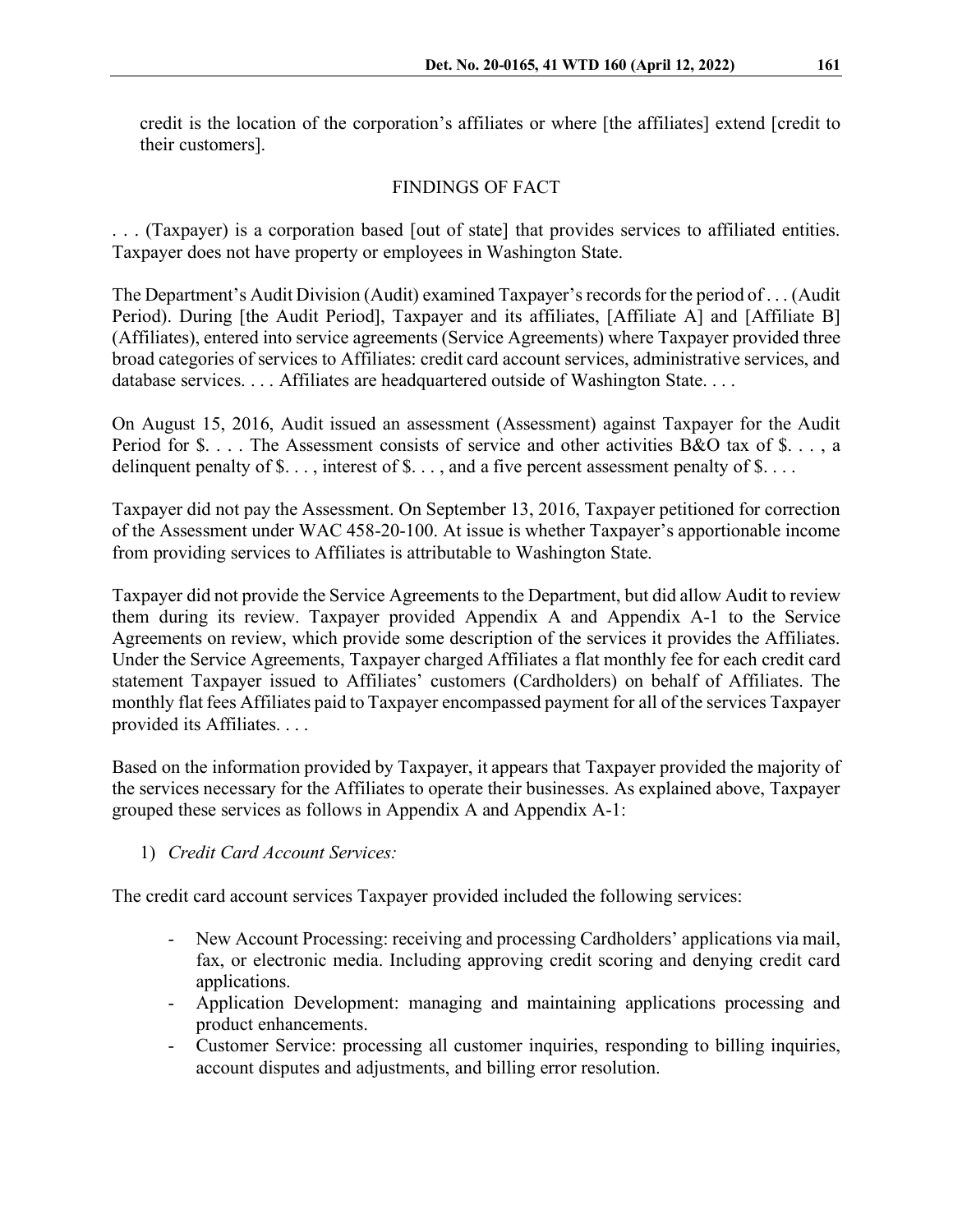- Collections: managing collection of overdue accounts, managing special account processing including bankruptcy and fraud, and managing collection agencies and law firms retained to collect overdue accounts.
- Data Processing: managing processing platforms, including day-to-day operation, backups and maintenance, and disaster recovery.
- Enhancement Services: managing marketing services to Cardholders through periodic communications mediums, such as billing statements and telephone communications.
- Direct Marketing: developing marketing programs to acquire new Cardholders, increasing sales from existing Cardholders, or activating Cardholders who have become inactive.
- Sales Support: providing sales development and support on behalf of Affiliates.
- Credit Relationship Management: providing relationship management staff to support day-to-day management of Affiliates' customer relationship with the Cardholders.
- Credit Operations Support: providing strategic credit operations support for all call center operations.
- Card Embossing and Issuance: including end-to-end processing of card embossing requests.
- Payment Remittance Processing: providing secure processing of Cardholder remittances.
- Statement Issuance: producing and mailing all Cardholder communications from Affiliates.
- 2) *Administrative Services:*

The administrative services Taxpayer provided included the following services:

- Local Area Network and Telecommunication Support: providing network and telecommunication access.
- Information Security Support: providing technologies to protect client/customer data from illegal acquisition.
- Desktop/PC Support: providing hardware, software and support to ensure continuous functioning.
- Contingency Planning: assisting management in planning for a shut down or disruption in business, as required by Affiliates.
- Accounting Services: providing services similar to financial services provided by an internal accounting department, including but not limited to daily posting of transactions, daily general ledger production, timely account reconciliation within an acceptable materiality factor as determined by Affiliates and timely preparation of monthly financial and quarterly regulatory reports.
- Tax Services: providing services similar to tax related services provided by an internal tax department, including but not limited to computing, paying, and recording all tax obligations of Affiliates; making appropriate filings in the appropriate taxing jurisdictions; and advising Affiliates on how to lawfully reduce its tax obligations.
- Accounts Payable: providing services related to timely payment of invoices.
- Legal and Compliance: providing services related to the interpretation and application of federal, state, and local rules, laws and regulations to activities conducted by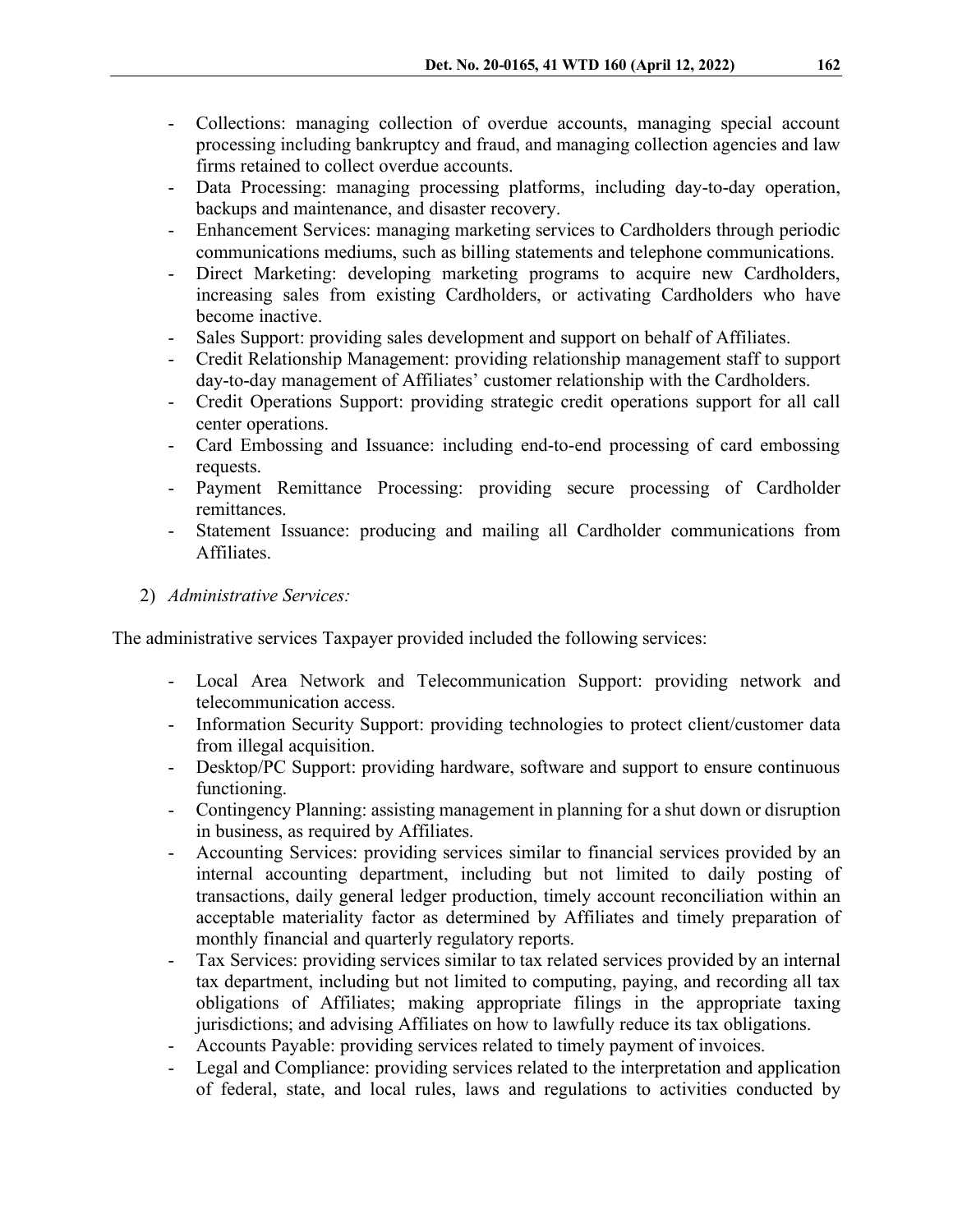Affiliates and proactive monitoring of proposed rules, laws, and regulations, and ongoing implementation.

- Audit Services: providing audit services in accordance with Affiliates' Policies.
- Security: providing physical security for the buildings owned or occupied by Affiliates.
- Treasury Services: providing certificate of deposit administration, cash management, and funds transfer related services.
- Disaster Recovery Services: providing disaster recovery services to Affiliates by providing an alternative site for Affiliates' headquarters personnel in the event that Affiliates' locations are inaccessible or inoperable.
- Human Resources: assisting recruiting, management of staff and management of benefits available to Affiliates' associates.
- Strategic Planning Support: support in setting Affiliates' direction, as requested.
- Business Planning Support: support in setting the business Affiliates offered, as requested.
- Facilities Management: assisting with management of Affiliates' premises and its contents.
- Mail services, safety services, purchasing Affiliates' office supplies and materials, assisting services related to Affiliates' business travel, project management as requested by Affiliates, and assisting in managing media contact.
- 3) *Database Services:*

The database services Taxpayer provided included the following services:

- Database Systems: providing a Database System to collect and store Affiliates' data supplied by Affiliates. The data consists of information related to Cardholders, accounts, transactions, billing information, and other data.
- Data Warehouse and Other Sources: housing Affiliates' data warehouse that contains third party data sources.
- Audits: performing data audits and executing process controls to ensure Affiliates' data integrity is maintained.
- Data Mart Maintenance Update and Specialized Data Mart: providing maintenance and weekly updates.
- Support: providing 24/7 production support for the standard processing.
- Campaign Management: providing Cardholder names sorting and selecting to specified criteria for the purpose of performing a direct marketing campaign.
- Data Distribution Reports: completing audit reports after the weekly update process is complete.
- Data Updates: updating data weekly regarding new and changed Cardholders accounts, billing information, and new transactions. Updating data semi-annually regarding accounts that are required by a third party.

Taxpayer did not provide a breakdown of its fees charged for the respective services. The amount charged to the Affiliates for its services is based on operating costs accrued by Taxpayer.<sup>[1]</sup> Taxpayer determined this fee by calculating its budgeted operating costs for the upcoming year and dividing the total by the estimated number of statements that it expected to issue in the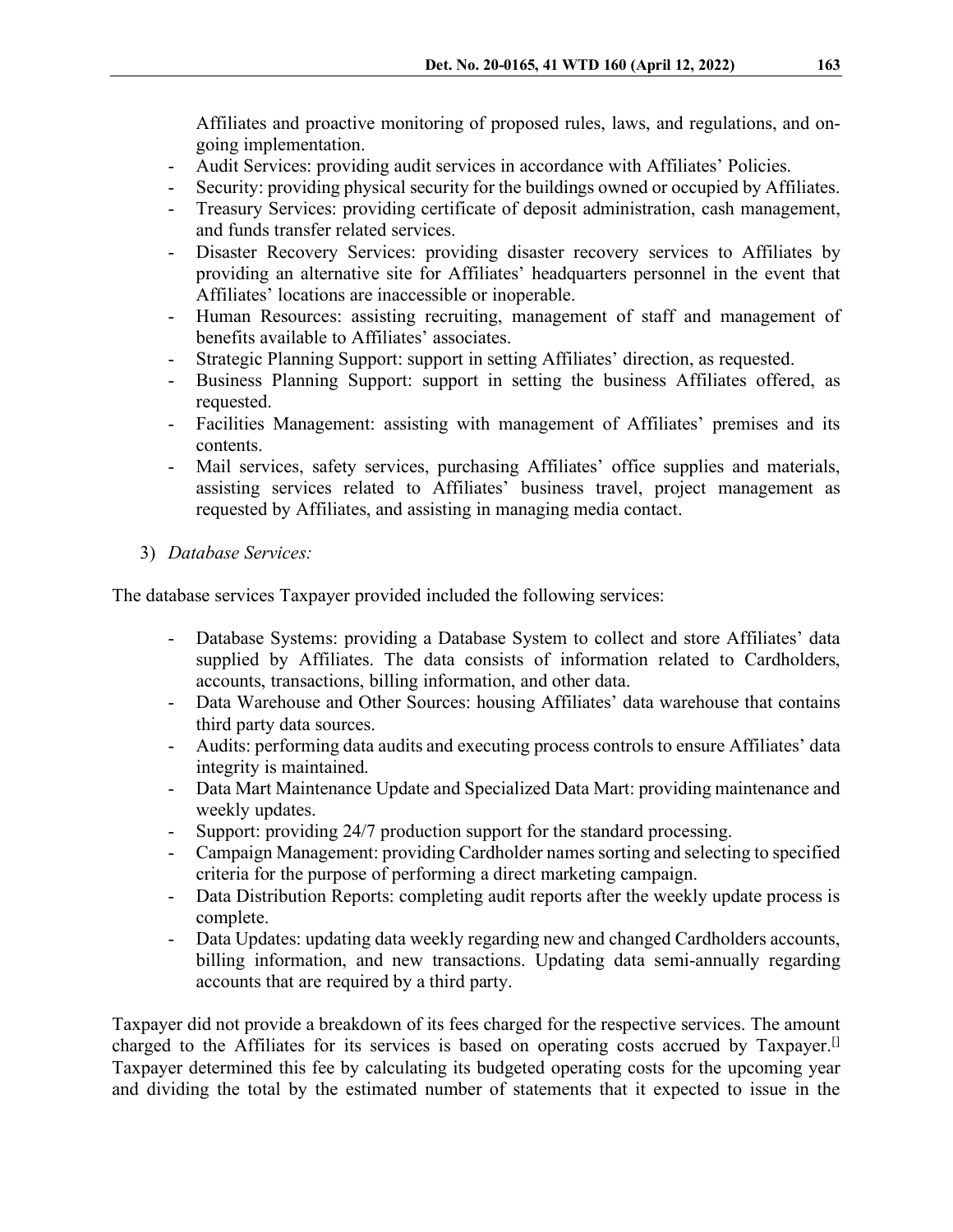corresponding year. Taxpayer would true up the numbers for the previous year when it reconciled actual and budgeted operating expenses.

Taxpayer did not issue invoices to Affiliates for the monthly fees received, but instead recorded the fees received as intercompany transactions on Taxpayer's books. Taxpayer recognized the monthly fees received from each Affiliate in one revenue account recorded as [Account 1] on Taxpayer's books. Taxpayer did not further breakdown this revenue into the type of service provided to Affiliates. Affiliates recognized the monthly fees paid to Taxpayer as a servicing expense in an expense account recorded as [Account 2] on Affiliates' books. The intercompany service fee calculation worksheets provide the details of Taxpayer's revenue and expense entries on its books, which showed the number of statements Taxpayer generated for each Cardholder, on behalf of Affiliates on a monthly basis.

Audit determined that the benefit of Taxpayer's services was received at the Cardholders' locations and [attributed] Taxpayer's income among the states based on the billing addresses of the Cardholders. Audit decided that since the statements Taxpayer issued to the Cardholders on behalf of Affiliates were an indicator of the number of accounts being serviced, Taxpayer's income pertaining to the administrative services and database services are therefore directly tied to servicing the credit card accounts, as indicated by the fee structure.

Taxpayer argues that the amounts from providing the credit card account services, the administrative services and the database services should be allocated to Affiliates' corporate domicile, where the Affiliates received the benefit of the services. Taxpayer . . . contends that its services to Washington Cardholders are not attributed to Washington under Rule 19402(305) [applicable to services related to extension of credit by nonfinancial institutions,] because Taxpayer did not issue credit cards. Taxpayer relies on *Lutheran Brotherhood Research Corp. v. Comm'r of Revenue*, 656 N.W. 2d 375 (Minn. 2003), and argues that income from providing the credit card account services should be attributed to Affiliates' locations, rather than the location of the Cardholders.

With respect to the administrative services and the database services, Taxpayer argues that Det. No. 17-0210, 37 WTD 076 (2018), and *Lutheran Brotherhood* support its position that income from providing administrative services and database services (which it refers to as back office services) should be attributed to Affiliates' locations as well. Taxpayer asserts that the Department concluded in 37 WTD 076 that attributing income from providing shared corporate officers, support staff, and human resources services, to the taxpayer's affiliates' customer locations was not reasonable. Taxpayer contends that likewise, in *Lutheran Brotherhood*, the Minnesota Supreme Court held that investment management services provided to the investment fund manager should be attributed to the location of the investment managers and not the investors.

Specifically regarding the database services, Taxpayer relies on the examples provided in Rule 19402 to show that the database services are back office services provided to Affiliates and are not related to the credit card account services. Taxpayer relies on Examples 17 and 18, which provide that debt collection service income is attributed to where the debtors are located.<sup>[]</sup> The other examples Taxpayer relies on are Examples 24 and 25, where income for providing human resources services or general management services is attributed to the customer's location.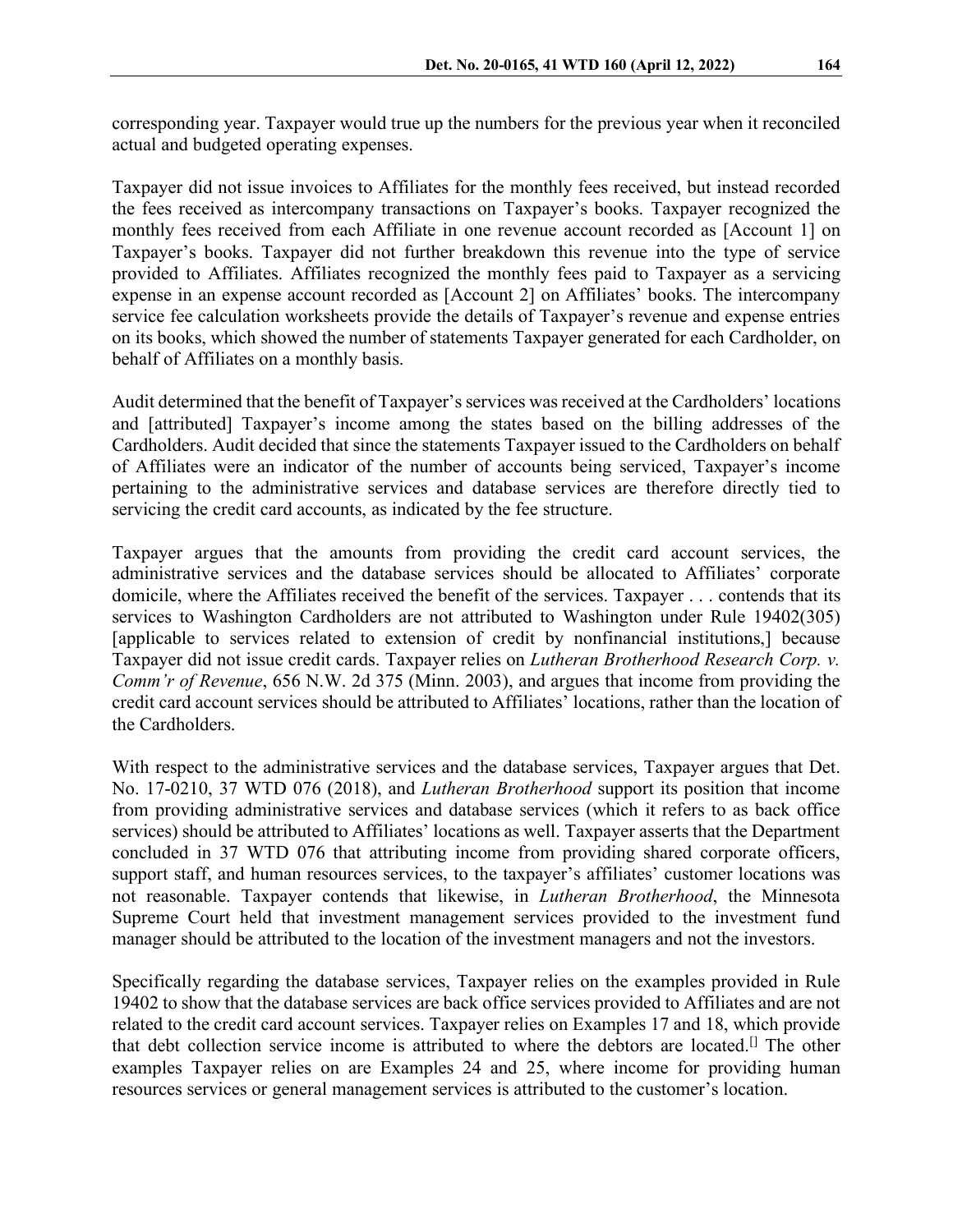### *Taxpayer's Proposed Allocation Method:*

Taxpayer also argues that the administrative services and the database services represented a substantial portion of the services it provided to Affiliates and are not related to the Cardholders, and therefore should be attributed to Affiliates' locations under Rule 19402. Taxpayer asserts that according to its operating expenses schedules, [half] of its expenses were for performing the administrative services and the database services to Affiliates during [the Audit Period]. In support of its argument, Taxpayer provided summaries of its operating expenses, payroll and benefit details for [the Audit Period] by cost center. These summaries attempt to break down its gross receipts by using its office locations, designated as providing "cardholder facing" versus "non-cardholder facing" expenses, to calculate a percentage. Taxpayer did not provide a further breakdown of its operating expenses for each category of service provided in Appendix A and Appendix A-1 of the Service Agreement.

On review, we asked Taxpayer to produce documents to substantiate its claimed percentages of administrative services and database services provided to Affiliates [during the Audit Period]. However, Taxpayer relies on the summary data explained above, which breaks down the expenses by cost center (or department code), location code, and product code. Audit reviewed this information in detail, but found that the percentage breakdown between the codes was not helpful for several reasons. For example, breaking down expenses between location code and department code yielded different percentages, Taxpayer did not actually provide expense account detail, department code titles were insufficient to determine the nature of that expense, and Taxpayer did not provide its methodology for determining which expenses were cardholder facing and which ones were non-cardholder facing. Audit also notes that Taxpayer, during the course of its review, indicated via email that the majority of its revenue was from credit card servicing.

### ANALYSIS

RCW 82.04.220 imposes the B&O tax on every person that has substantial nexus with Washington "for the act or privilege of engaging in business activities." Taxpayers who are engaged in service businesses or businesses that are not specifically taxed under another B&O tax classification are generally required to pay B&O tax under RCW 82.04.290(2) measured by the "gross income of the business." Here, Taxpayer, an out-of-state entity, provided various services that it lumps into three categories: credit card account services, administrative services, and database services. The majority of these services appear to be taxable under RCW 82.04.290(2) at the service and other activities B&O tax rate.<sup>[2](#page-5-0)</sup> Taxpayer does not contest this classification. . . . At issue is whether Taxpayer's sales of its services to its Affiliates during the Audit Period are attributed to Washington based on the mailing addresses of Affiliates' Cardholders.

Under RCW 82.04.460(1), any person earning apportionable income subject to B&O tax and also taxable in another state must apportion to this state that portion of the person's apportionable income derived from business activities performed within this state under RCW 82.04.462. "Apportionable income" is gross income of the business generated from engaging in apportionable activities. RCW 82.04.460(4)(a). "Apportionable activities" specifically include those taxed under

<span id="page-5-0"></span><sup>&</sup>lt;sup>2</sup> We note that some of the services described in Taxpayer's Appendices attached to its Service Agreements could be retail sales under RCW 82.04.050 or subject to a different B&O tax classification in Chapter 82.04 RCW. However, we do not have enough information about each activity to determine how they are taxable.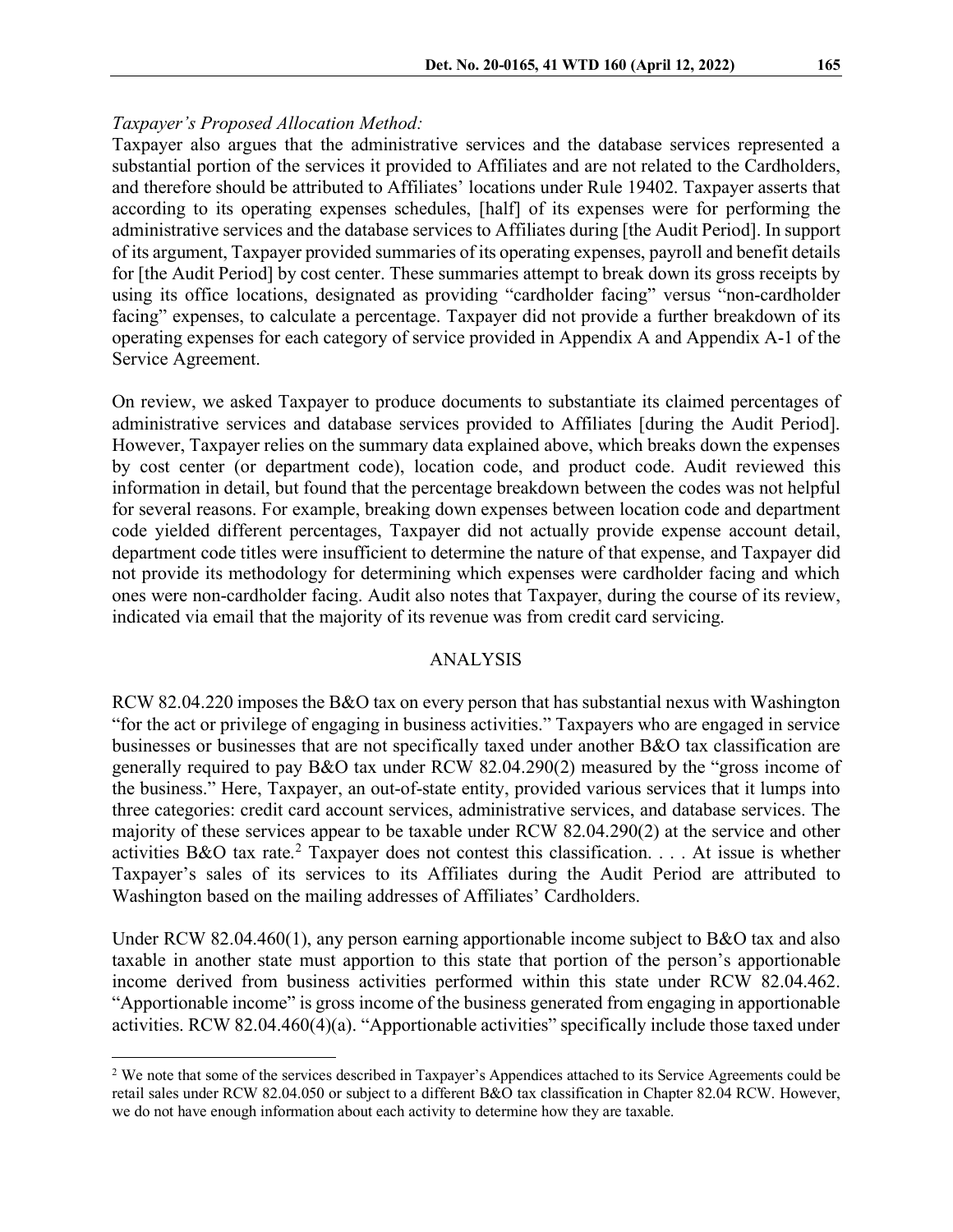RCW 82.04.290, which includes the Service and Other Activities B&O Tax Classification under RCW 82.04.290(2). RCW 82.04.460(4)(a)(vi). . . . Taxpayer argues that its income is apportioned entirely outside of Washington.

Here, Taxpayer was engaged in "apportionable activities" in Washington and earned "apportionable income." Taxpayer is also taxable in other states; therefore, the income Taxpayer earned from rendering its services is subject to apportionment under RCW 82.04.460.

According to RCW 82.04.462, income apportioned to Washington is multiplied by a "receipts factor," the numerator of which is the gross income of the business attributed to Washington and the denominator of which is the gross income of the business worldwide. RCW 84.04.462(1), (3)(a). The statute provides a series of cascading rules in RCW 82.04.462(3)(b) for purposes of determining to which state to attribute gross income, including, in relevant part, as follows:

Except as otherwise provided in this section, for purposes of computing the receipts factor, gross income of the business generated from each apportionable activity is attributable to the state:

(i) *Where the customer received the benefit of the taxpayer's service* or, in the case of gross income from royalties, where the customer used the taxpayer's intangible property. When a customer receives the benefit of the taxpayer's services or uses the taxpayer's intangible property in this and one or more other states and the amount of gross income of the business that was received by the taxpayer in return for the services received or intangible property used by the customer in this state can be reasonably determined by the taxpayer, such amount of gross income must be attributed to this state.

(ii) If the customer received the benefit of the service or used the intangible property in more than one state *and if the taxpayer is unable to attribute gross income of the business under the provisions of (b)(i) of this subsection (3*), gross income of the business must be attributed to the state in which the benefit of the service was primarily received or in which the intangible property was primarily used.

. . .

## RCW 82.04.462(3)(b) (emphasis added).

The "customer" means "a person or entity to whom the taxpayer makes a sale or renders services or from whom the taxpayer otherwise receives gross income of the business." RCW 82.04.462(3)(b)(viii). Here, Affiliates were the customers for purposes of RCW 82.04.462, because Taxpayer rendered its services to the Affiliates under the Service Agreements. The question before us is where the customers, i.e. Affiliates, received the benefit of the services.

The Department adopted Rule 19402 to implement RCW 82.04.462. Rule 19402(303) explains the framework for determining where the benefit of a service is received depending on the type of services provided. Rule 19402(303) provides, in part: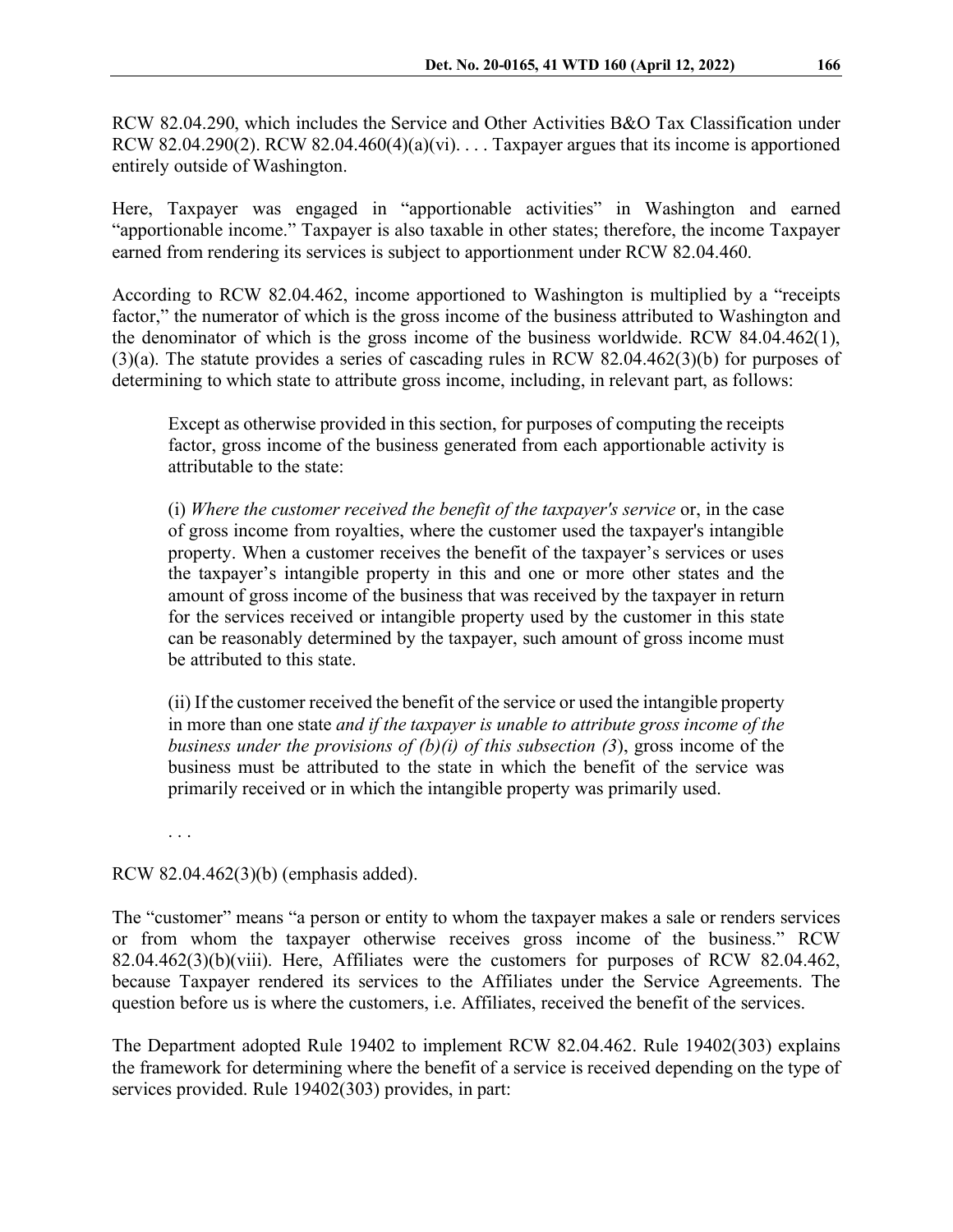Benefit of the service explained. The first two steps (subsection  $(301)(a)(i)$  and  $(ii)$ ) of this rule) used to attribute apportionable receipts to a state are based on where the taxpayer's customer receives the benefit of the service. This subsection explains the framework for determining where the benefit of a service is received.

[sub-sections (a) & (b) address services related to real property and tangible personal property not applicable here ] . . .

(c) If the taxpayer's service does not relate to real or tangible personal property, the service is provided to a customer engaged in business, and the service relates to the customer's business activities, *then the benefit is received where the customer's related business activities occur. The following is a nonexclusive list of business related services*:

(i) *Developing a business management plan*; (ii) Commission sales (other than sales of real or tangible personal property); (iii) Debt collection services; (iv) *Legal and accounting services not specific to real or tangible personal property*; (v) *Advertising services;* and (vi) Theater presentations.

Rule 19402(303) (emphasis added).

*1. Has Taxpayer provided sufficient records to separately apportion its various services?*

Taxpayer primarily argues that its various services should be apportioned differently based on the service provided and, without providing the detailed expense records, that many of its services are not related to issuing credit cards for the Affiliates and would be apportioned entirely outside of Washington. In general, neither RCW 82.04.462 nor Rule 19402 limit a taxpayer to one overall attribution for all of their apportionable services. *See* Department's Industry Guide Regarding Apportionment . . .  $[^3]$  $[^3]$  $[^3]$  But [splitting services for apportionment purposes] requires [both] a legal basis for concluding that the services are severable for apportionment purposes and documentation that would justify applying a different attribution for each service provided.

When considering whether different services should be given different tax treatment, the Department has historically looked first to whether there is a reasonable basis to separately tax the services provided in a single contract or billing. *See, e.g., Chicago Bridge & Iron Co. v. Dep't of Revenue*, 98 Wn.2d 814, 822-23, 659 P.2d 463, 468-69, appeal dismissed, 464 U.S. 1013 (1983) (holding that if services subject to separate contracts are functionally integrated, then the entire price is subject to tax at a single rate for purposes of Washington B&O tax). The Department has been clear that "bifurcation of a contract for taxation will be the unusual case." Det. No. 89-433A, 11 WTD 313 (1992). The Department has disallowed the separate taxation of multiple services in a contract when that work was done in a single, lump sum billing. Det. No. 04-0284, 24 WTD 269

<span id="page-7-0"></span><sup>&</sup>lt;sup>3</sup> [Department's Industry Guide Regarding Apportionment is available on the Department's website at: https://dor.wa.gov/education/industry-guides/apportionment/attributing-service-income (accessed May 18, 2020).]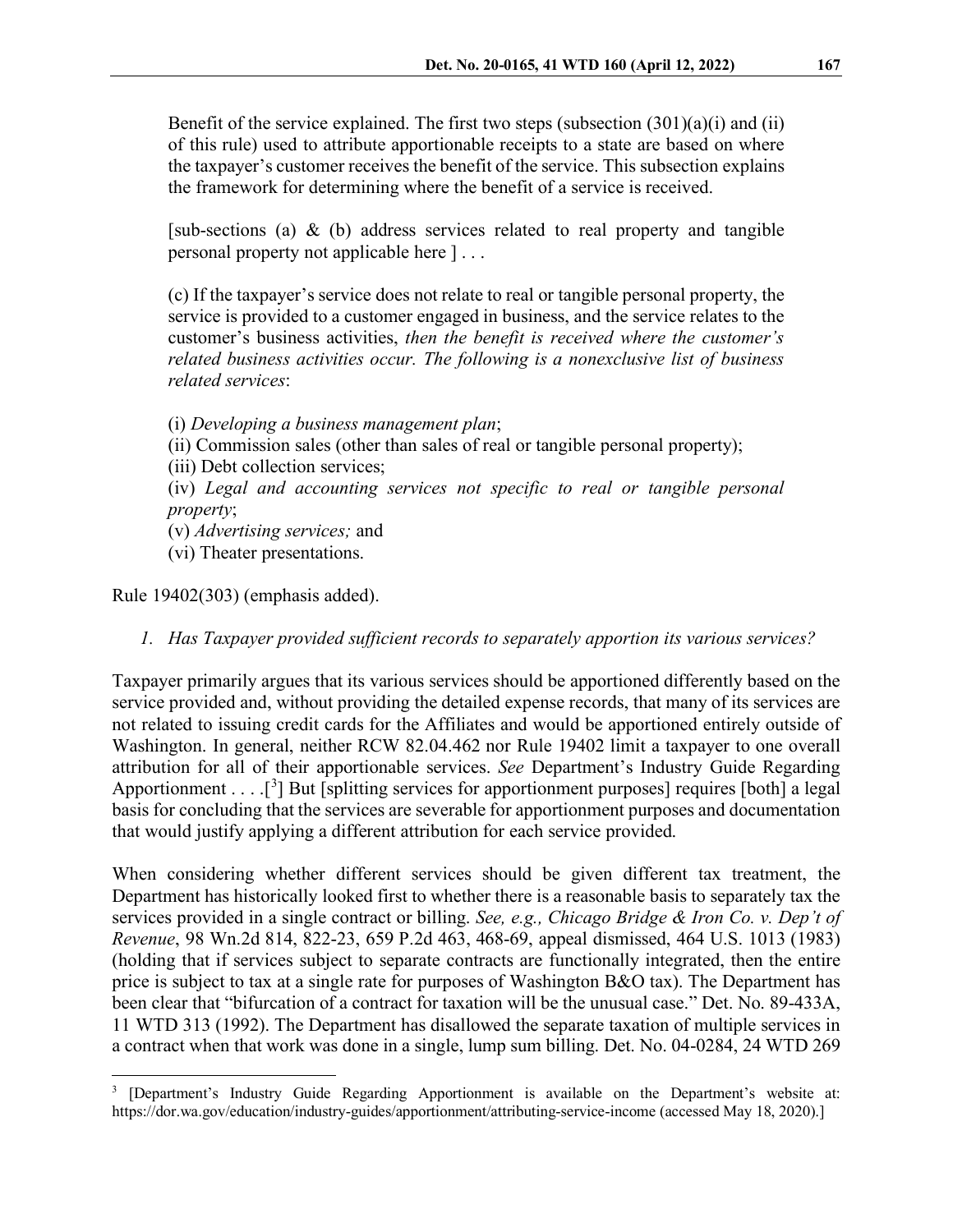(2005). In Det. No. 05-0172, 25 WTD 138 (2006), we explained the Department's position as follows:

[I]n general, [the Department] does not allow a single billing or contract to be segregated or bifurcated unless there is a reasonable basis to allow it. Det. No. 98- 012, 17 WTD 247 (1998); Det. No. 02-0134, 24 WTD 129 (2005). Accordingly, [the Department] has taxed business activities separately where the taxpayers' contracts, which were negotiated before the work was performed, provided a reasonable basis for determining the value of the various activities performed. *See* Det. No. 89-433A, 11 WTD 313, 316 (1992) and [24 WTD 129].

In such cases, when the services are combined, Washington uses a true object test to determine the taxability of the services.<sup>[4](#page-8-0)</sup> Under the true object test, the Department would need to identify the true object for work completed under that contract. Det. No. 92-183ER, 13 WTD 96 (1993). *See* Det. No. 90-35A, 9 WTD 289 (1990); Det. No. 91-163, 11 WTD 203 (1991). The true object test focuses on the real object of the transaction sought by a taxpayer's customers and not just the transaction's different parts. Det. No. 14-0025, 33 WTD 387 (2014) (citing *Qualcomm, Inc. v. Dep't of Revenue*, 171 Wn.2d 125, 137, 249 P.3d 167 (2011)).

While the Department has historically applied these authorities in the context of determining how to tax multiple activities that are potentially subject to different B&O tax classifications, there is nothing prohibiting their application here where the activities are subject to the same classification, but could require different attribution approaches under RCW 82.04.462 and Rule 19402. Here, Taxpayer did not have any invoices or billing statements for its services. Taxpayer's services were provided via contract and related appendices, which explain the kinds of services Taxpayer provided. While these documents show that Taxpayer negotiated the different services ahead of time with its Affiliates, the records do not provide enough detail for us to apply separate attribution to the different services. Taxpayer charges its Affiliates based on its costs for each service and, while we believe documentation does exist to show how much Taxpayer charged its Affiliates for each service, Taxpayer has not provided that detail to us, other than summary detail that we do not find to be helpful. More importantly, we lack records that would sufficiently describe the services so that we could distinguish what services are integral to credit card services, and are apportioned accordingly, from those services that are unrelated to these activities.

<span id="page-8-0"></span><sup>4</sup> For transactions that include retail and non-retail components, effective July 1, 2008, the Legislature enacted RCW 82.08.190, 82.08.195, and 82.12.195 to comply with the Streamlined Sales and Use Tax Agreement (or "SSUTA"). Laws of 2007, ch. 6. These provisions apply to "bundled transactions" and explain how to tax transactions that involve both retail and non-retail sales. Before the statute was enacted, the Department looked to the "true object" of the transaction sought by the customer to determine the proper tax classification of a transaction that involved both retail and non-retail services. *See Qualcomm, Inc. v. Dep't of Revenue*, 171 Wn.2d 125, 137-138, 249 P.3d 167 (2011) (citing Det. No. 90-128-1, 9 WTD 280-1, 280-4 (1990) and *Emery Indus., Inc. v. Limbach*, 43 Ohio St. 3d 134, 134-35, 539 N.E.2d 608 (1989)); Det. No. 94-115, 15 WTD 19 (1995); Jerome Hellerstein, *Significant Sales and Use Tax Developments During the Past Half Century*, 39 Vand. L. Rev. 961, 968 (1986). The bundled transaction statutes supersede the true object test for periods after the law change. Thus, for periods prior to July 1, 2008, we apply the true object test. And for periods beginning July 1, 2008, we apply the bundled transaction analysis of RCW 82.08.190. The true object test would still be used for determining how to tax contracts that do not contain a charge for retail sales, but include components that would be taxed differently if provided separately. In this case, though some of the database services could be retail sales under RCW 82.04.050(8), we do not currently have enough information to evaluate this.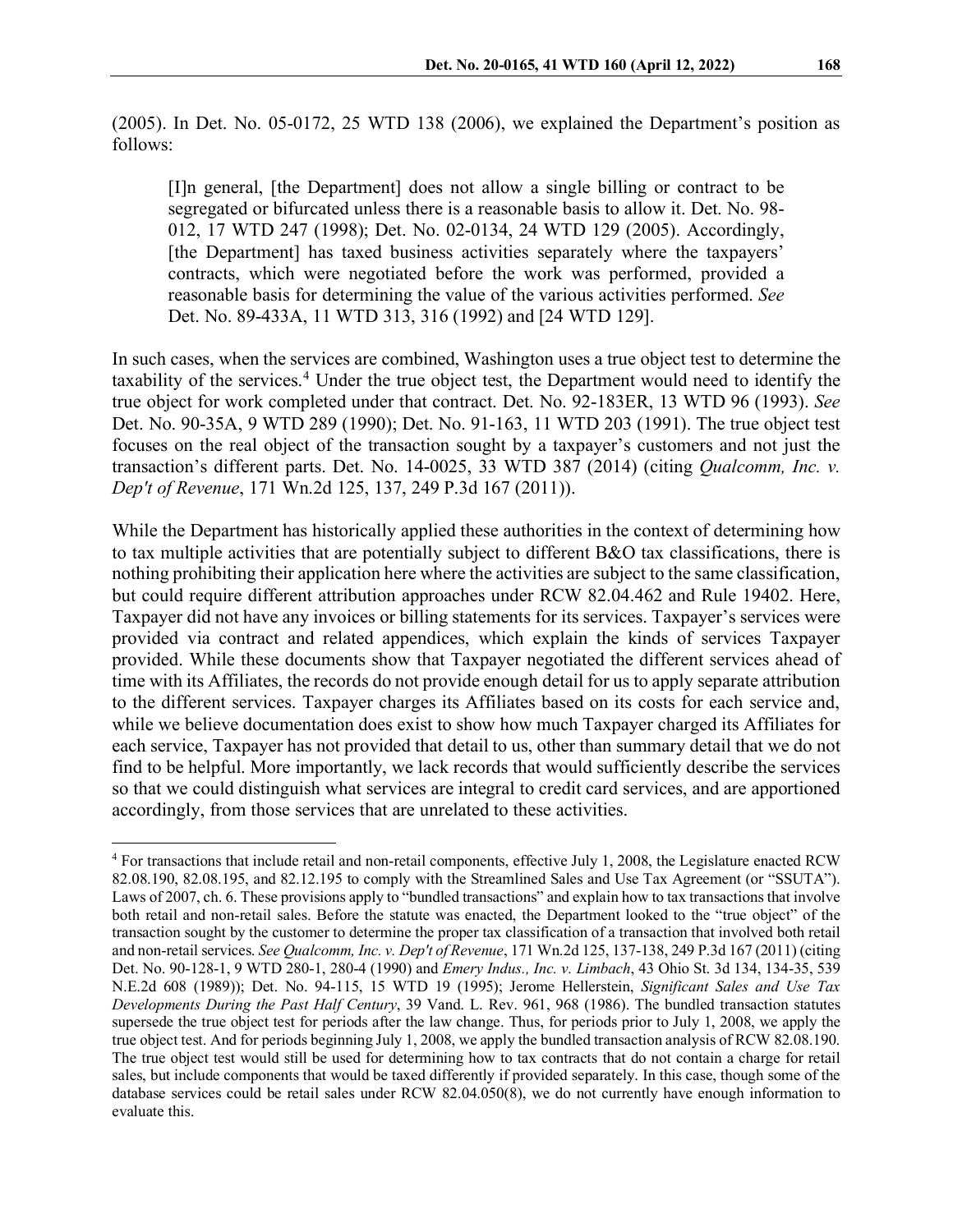RCW 82.32.070 explains the kinds of records that taxpayers doing business in Washington are required to maintain. It provides, in pertinent part:

Every taxpayer liable for any tax collected by the department must keep and preserve, for a period of five years, suitable records as may be necessary to determine the amount of any tax for which the taxpayer may be liable. Such records must include copies of all of the taxpayer's federal income tax and state tax returns and reports. All of the taxpayer's books, records, and invoices must be open for examination at any time by the department of revenue. In the case of an out-of-state taxpayer that does not keep the necessary books and records within this state, it is sufficient if the taxpayer produces within the state such books and records as are required by the department of revenue, or permits the examination by an agent authorized or designated by the department of revenue at the place where such books and records are kept. . . .

RCW 82.32.070(1). WAC 458-20-254 further explains these record keeping requirements and WAC 458-20-254(3) provides more detail on the kinds of records a taxpayer needs to keep:

(b) It is the duty of each taxpayer to prepare and preserve all records in a systematic manner conforming to accepted accounting methods and procedures. Such records are to be kept and preserved. All of the taxpayer's records must be presented upon request by the department or its authorized representatives that will demonstrate:

(i) The amounts of gross receipts . . . from all sources, however derived, . . . , whether or not such receipts . . . are taxable. These amounts must be supported by original source documents or records including but not limited to all purchase invoices, sales invoices, contracts, and such other records as may be necessary to substantiate gross receipts and sales.

. . .

(c) The records kept, preserved, and presented must include the normal records maintained by an ordinary prudent business person. Such records may include general ledgers, sales journals, cash receipts journals, bank statements, check registers, and purchase journals, together with all bills, invoices, cash register tapes, and other records or documents of original entry supporting the books of account entries. The records must include all federal and state tax returns and reports and all schedules, work papers, instructions, and other data used in the preparation of the tax reports or returns.

Regarding apportionment specifically, when challenging fair apportionment, taxpayers have the burden of proof. Taxpayers must demonstrate that there is "no rational relationship between the income attributed to the State and the intrastate values of the enterprise," by proving that the income apportioned to Washington is "out of all appropriate proportion" to the business transacted by taxpayers in Washington. *Container Corporation of America v. Franchise Tax Board*, 463 U.S. 159, 180-81, 103 S. Ct. 2933 (1983).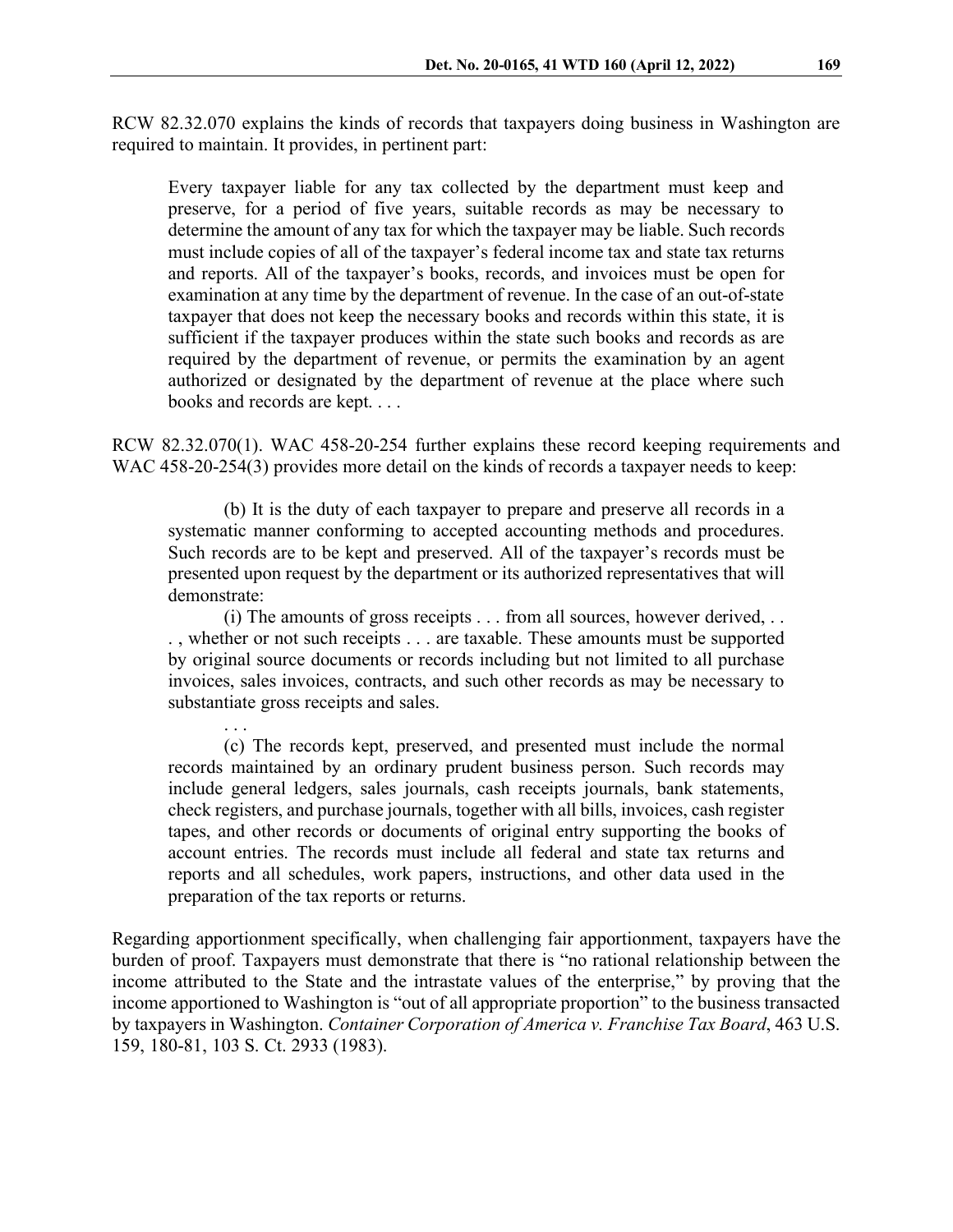In this case, Taxpayer has not provided records to, at a minimum, explain how much it charged for each of the activities listed in its Service Agreements and related appendices. Indeed, the Department asked Taxpayer to provide expense detail that would show this. Therefore, we do not have the documentation necessary to apply separate attribution methods to the various services Taxpayer provided here and we apply the true object test to these activities below. Taxpayer needs to provide records of its different revenue sources that would show: (1) the income amounts generated for each activity; and (2) what those activities entailed in more detail than the summary explanation provided in the Service Agreement appendices. If Taxpayer were able to provide these records, we [could better] evaluate whether certain services are severable from Taxpayer's credit card services and subject to a different attribution method.

Based upon the information provided, we conclude that the true object of Taxpayer's activities is to assist its Affiliates in extending credit to Customers. Taxpayer provided Affiliates with all of the services necessary for Affiliates to do so, including soliciting new customers, processing their credit applications, billing Customers once credit is extended, and providing customer support for Customers. While some of the administrative and database services provided could be distinct from credit card services to be apportioned differently, we lack sufficient documentation or information to do so.<sup>[[5](#page-10-0)</sup>] We note that certain administrative services and database services, such as services that provide the necessary business environment for Taxpayer to service Customers' credit cards, would nonetheless be so inseparable from credit card services that they would be apportioned in the same manner as credit card services (even if we had more documentation).

Taxpayer argues that Det. No. 17-0210, 37 WTD 076 (2018) applies to this case, enabling it to apportion back office services outside of Washington, separately from its credit card related services. The taxpayer in 37 WTD 076 provided a variety of general and administrative services, such as handling corporate governance or compliance issues, providing CEO and staff, providing human resources services to various affiliated companies. The affiliated companies sold paper and related products. The Audit Division attributed the taxpayer's gross income to Washington based on the destination of paper and related products sales made by the taxpayer's affiliated companies. The taxpayer challenged the Audit Division arguing that a "one-size-fits-all method" was not appropriate in that case. We agreed with the taxpayer that its [CEO and staff] services fit under Example 25 of Rule 19402 and concluded that the taxpayer's CEO and staff services were not related to the affiliated companies' ultimate sales activity to the affiliated companies' customers. [We further concluded the human resource services were attributed consistent with Example 24 of Rule 19402.]

There are some important distinctions between this case and 37 WTD 076. We agree with 37 WTD 076 that Rule 19402 provides that "if a taxpayer provides a variety of services, it follows that, *to the extent that the various services can be reasonably distinguished*, an individual examination of each service is required . . . ." 37 WTD at 83 (emphasis added). The main issue here is that the administrative and database services cannot reasonably be distinguished based on the little information that we have about those services. In 37 WTD 076, we felt that there was sufficient

<span id="page-10-0"></span><sup>&</sup>lt;sup>5</sup> [For example, one relevant factor would be if the purchaser has the option to purchase the services separately or whether the service provider requires that its customers acquire the services together. This is not the only factor the Department will consider, but when the purchaser must acquire the services together this further supports that the services should be apportioned in the same manner.]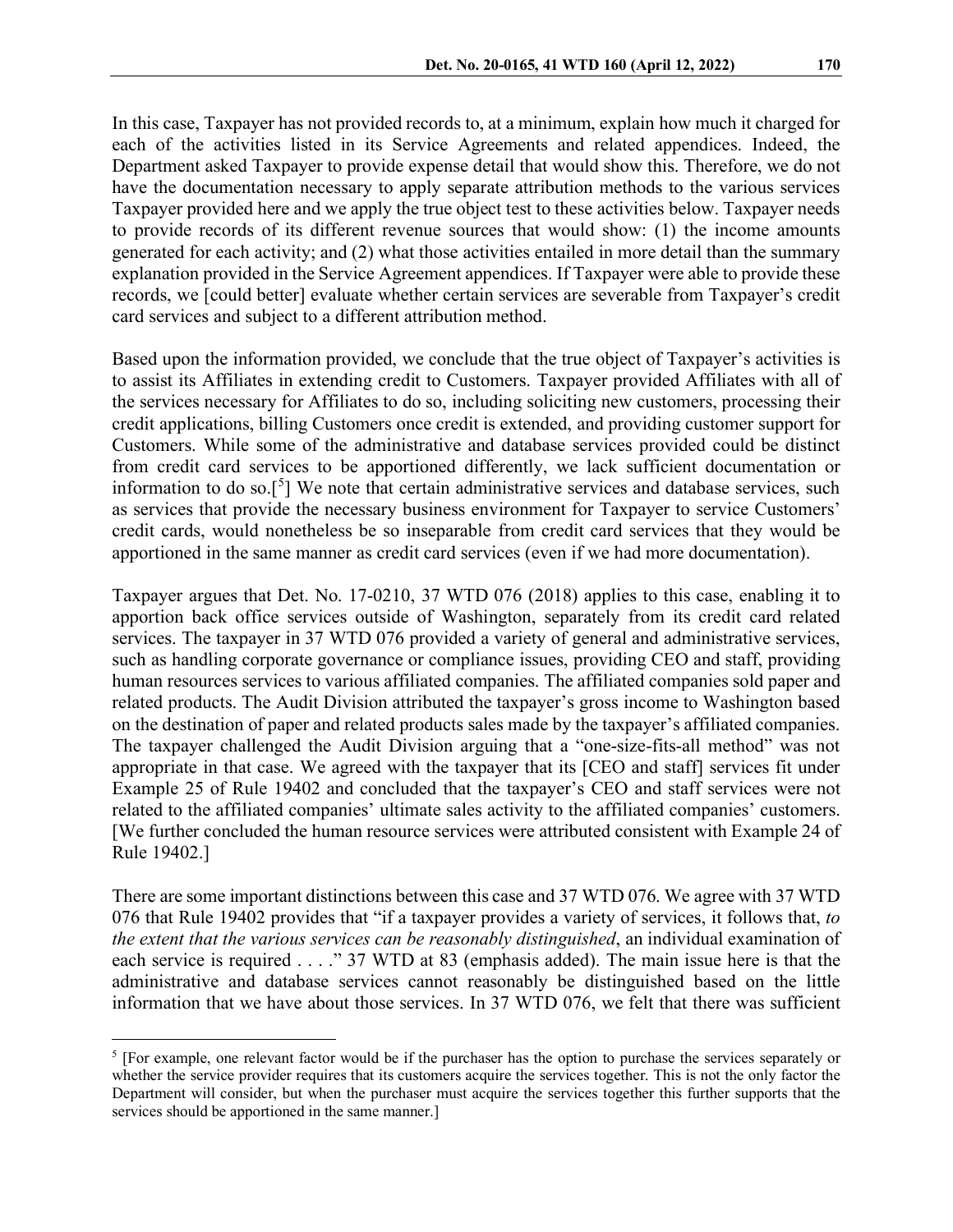information to separately apportion two of the services: CEO and staff services, and human resource services. We do not have enough information here to do so. This is, in part, because of the nature of Taxpayer's business activities. Rather than providing purely back office type services, like the taxpayer in 37 WTD 076, Taxpayer provided all of the services necessary for the Affiliates to extend credit. Also, it appears, based on the limited information that we have, that the majority of Taxpayer's services directly involve credit card services. Therefore, as we explain above, we cannot determine whether there is a reasonable basis to use a different attribution method for some of the back office services Taxpayer provided.

## *2. How are Taxpayer's services apportioned to Washington?*

Having determined that Taxpayer's services are apportioned together and that the true object of those services is extending credit for Affiliates' Customers, we now turn to how to apportion [the receipts from] those services. Taxpayer argues that none of its services are attributable to Washington because those services are provided for Affiliates outside of Washington. For determining where the benefit is received from a nonfinancial [institution's] services related to the extension of credit, special rules for attributing income are described in Rule 19402(305). *See* Rule 19402(303)(e). Rule 19402(305), in relevant part, provides:

(305) Special rules related to extending credit performed by nonfinancial institutions. Businesses not included in the definition of a financial institution under WAC 458-20-19404 that provide services related to the extension of credit must attribute their income from such activities as follows:

. . .

(b) Activities related to credit cards. Such activities include, but are not limited to, issuing credit cards, servicing, and billing. *Apportionable receipts from these activities are attributed to the billing address of the card holder.*

Rule 19402(305)(b) (emphasis added). Under this provision, any nonfinancial [institution's] activities that are related to credit cards are sourced to the billing address of the cardholders. The rule provides nonexclusive examples of activities related to credit cards, such as issuing credit cards, servicing and billing. *Id.*

Here, the credit card account services Taxpayer provided to Washington Cardholders on behalf of Affiliates included processing new accounts, providing customer service related to the credit cards, collecting credit card payments, issuing credit card statements, processing credit card payments, and embossing credit cards. They also include all other back office services necessary for Affiliates to extend credit. Under Rule 19402(305)(b), income from providing credit card related services is apportioned to the billing address of the credit card holders. Apportioning the credit card account services to the billing addresses of the Cardholders is consistent with RCW 82.04.462, which requires Taxpayer to apportion its credit card account services to where the Affiliates received the benefit of the services.

The credit card account services Taxpayer provided were an obvious benefit to Affiliates in that all of the services were necessary to Affiliates to create and maintain a market for their credit card